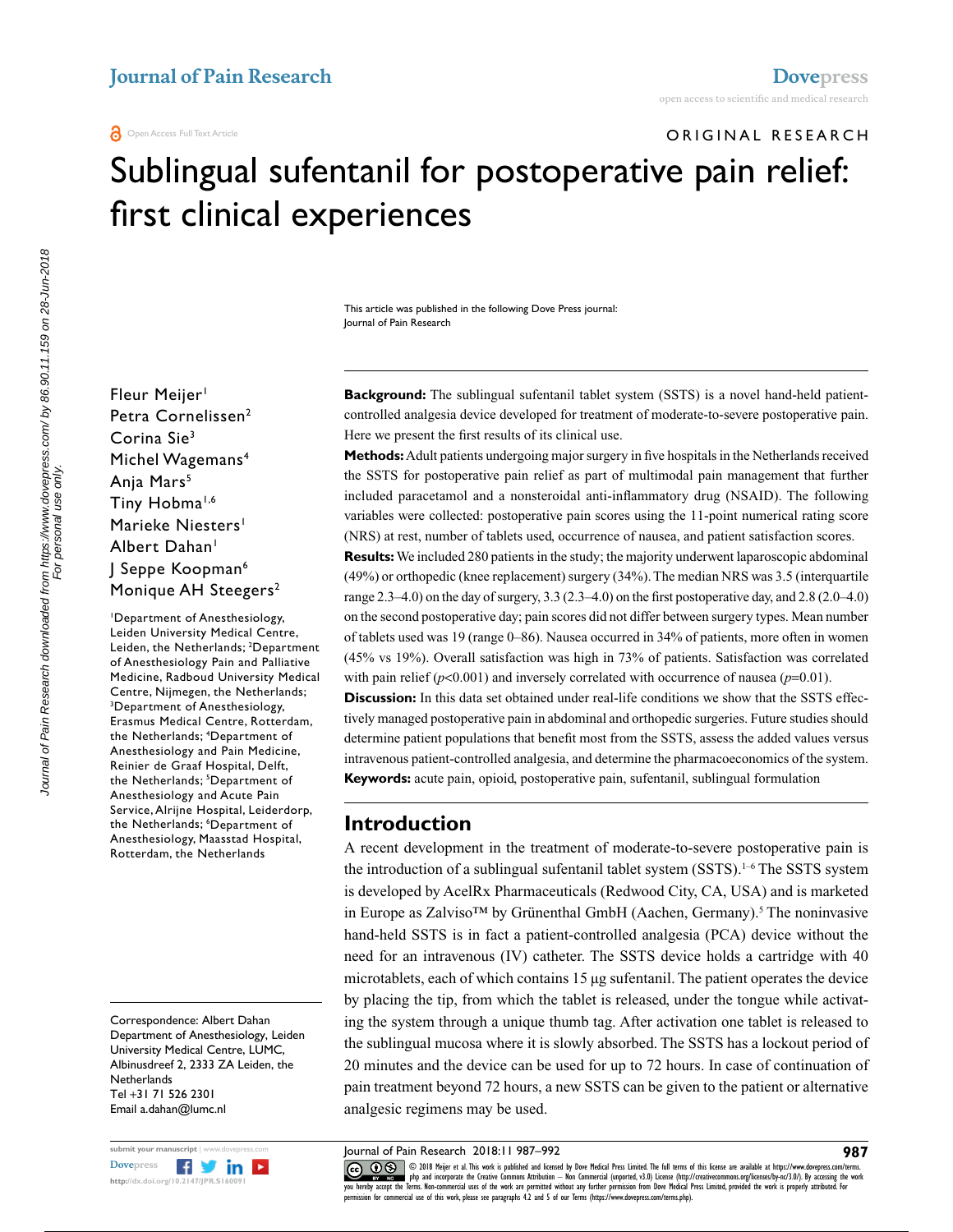The SSTS has earlier been studied in a series of registration studies.1–3 Two randomized controlled trials compared the SSTS to placebo after orthopedic (knee or hip arthroplasty) or abdominal surgery. The SSTS provided better analgesia than placebo with somewhat greater efficacy in orthopedic than abdominal surgery.1,2 In a Phase III, randomized, openlabel study, the SSTS was compared to IV PCA morphine in abdominal and orthopedic (total knee or hip replacement) surgeries.<sup>3</sup> Significantly more patients on the SSTS than IV PCA morphine rated their pain control as good or excellent (SSTS 78.5% vs IV PCA morphine 65.6%, *p*<0.01), using the patient global assessment of method of pain control. Additionally, the SSTS was not only noninferior to IV PCA morphine in terms of analgesia but also slightly superior.

In the Netherlands, the SSTS was introduced in August 2016. Here we present the results of the first clinical experience (i.e., data obtained under real-life conditions) with the SSTS in patients following major predominantly laparoscopic-assisted abdominal procedures and orthopedic surgeries (predominantly total knee replacement surgery).

#### **Methods**

Journal of Pain Research downloaded from https://www.dovepress.com/ by 86.90.11.159 on 28-Jun-2018<br>For personal use only. Journal of Pain Research downloaded from https://www.dovepress.com/ by 86.90.11.159 on 28-Jun-2018 For personal use only.

After a training phase in which both doctors and nurses were educated in its use, the SSTS was introduced in five hospitals in the Netherlands, two tertiary referral centers (Leiden University Medical Centre, Radboud University Medical Centre), and three secondary centers (Maasstad Hospital, Reinier de Graaf Hospital, and Alrijne Hospital), as an alternative to IV or oral opioid therapy in the treatment of postoperative moderate-to-severe pain. After the study was approved by the institutional review boards (identifier G16.075), the data were collected prospectively; the institutional review boards waived the requirement for written informed consent. Patient data confidentiality was maintained as all data were processed anonymously. Our initial focus was on tablet use, pain scores, prevalence of nausea, and patient satisfaction data. The SSTS was just one of the alternatives among a series of possible multimodal pain therapy options. The choice of the desired postoperative treatment (e.g., oral opioids, epidural analgesia, IV PCA with an opioid or the SSTS) is made during preoperative screening by the attending anesthesiologist together with the patient. We positioned the SSTS against standard postoperative analgesia care for major abdominal or orthopedic surgery, that is, oral opioids or IV PCA with morphine or piritramide, and all patients who previously would receive oral opioids or an IV PCA system were now given the choice of the SSTS. Exclusion criteria were 1) age <18 years; 2) inability to understand the instructions; 3) inability to operate the device; 4) oral cavity surgery; 5) postoperative epidural analgesia; 6) known allergy to sufentanil. In one center, Maasstad Hospital, the SSTS was introduced as standard treatment for all patients after knee arthroplasty.

Most patients received general anesthesia with propofol induction followed by maintenance with either sevoflurane or propofol; most patients undergoing orthopedic procedures received spinal anesthesia. After surgery, all patients after general anesthesia were titrated to pain scores <4 (measured on an 11-point numerical rating scale ranging from 0, no pain, to 10, most severe pain imaginable) before the treatment with the SSTS was started. Titration was according to local protocol and involved dose titration with morphine or piritramide. Patients after spinal anesthesia received the SSTS in the post-anesthesia care unit (PACU) and were instructed to use the system when they felt pain and (subjectively) felt the need for pain relief. Apart from the SSTS all patients received paracetamol and a non-steroidal anti-inflammatory drug (NSAID) three times per day as per local protocol. Antiemetic therapy (ondansetron, dehydrobenzoperidol, and dexamethasone) was given upon occurrence of nausea or was given preemptively in patients with known risk factors for nausea (Apfel score). This was done according to local protocol.

The following data were collected: patient age, weight, and gender, type of surgery, tablet use (total number of tablets used and tablet use in the first 24 hours), duration of SSTS use, pain scores during SSTS treatment (mean daily numerical rating scores at rest [NRS-rest] derived from three measurements per 24 hours), concomitant pain medication apart from paracetamol or an NSAID, occurrence of nausea, and patient satisfaction score (scored once when the SSTS treatment was terminated, on a three-point qualitative scale: low, moderate, and high satisfaction). Data collection ended at the end of SSTS treatment. NRS values are presented as median  $\pm$  interquartile range (IQR) to represent the general pain score during SSTS treatment. All other data are presented as mean (SD) or percentages.

Although this is an exploratory representation of a single treatment cohort we performed several pragmatic analyses. A multivariate analysis was performed to assess the influence of NRS, the presence of nausea, center, anesthesia type, and surgery type on patient-reported satisfaction scores. Gender effects on tablet consumption and NRS were analyzed using the Mann–Whitney test. As abdominal and orthopedic surgeries were most prevalent in our cohort with a substantial number of patients (186 and 95 patients for abdominal and orthopedic procedures, respectively), we compared the two groups with respect to NRS, tablets used, and satisfaction scores. The data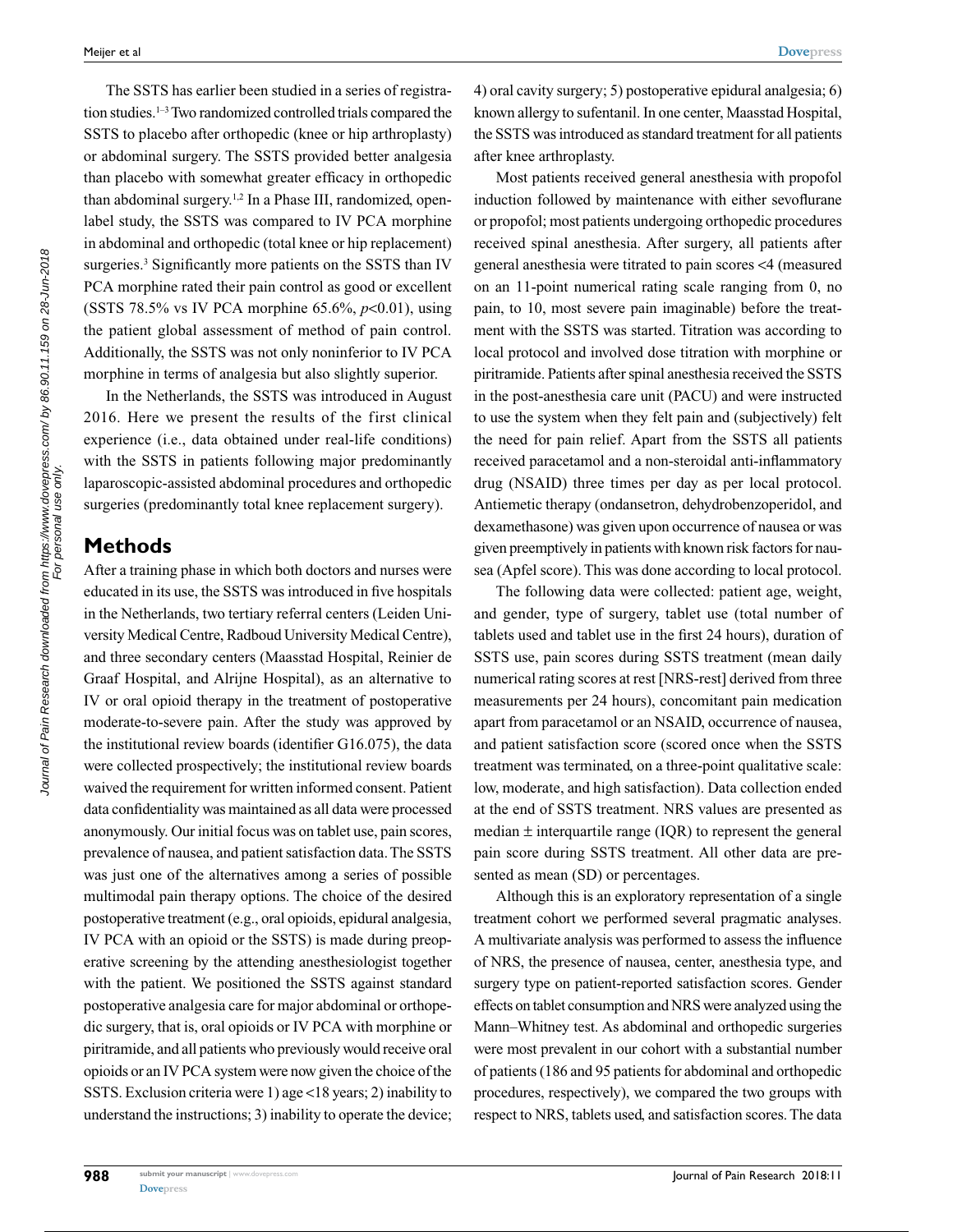were analyzed using GraphPad Prism version 7 for MAC OS X, GraphPad Software, La Jolla, CA, USA, or SPSS (IBM Corp., IBM SPSS Statistics for Windows, version 22.0. Armonk, NY, USA). *P*-values <0.05 were considered significant.

## **Results**

Three hundred patients were recruited in the study; we report on the data of 280 patients, as data acquisition was incomplete in 20 patients. Patient characteristics and study observations are summarized in Table 1. The majority of patients

**Table 1** Characteristics of Zalviso™ users and study observations

| Variable                                               | Value                   |
|--------------------------------------------------------|-------------------------|
| Number of patients included in the study               | 280                     |
| Men/women (n/n)                                        | 116/164                 |
| Age (years, median, range)                             | 61 (18–86)              |
| Weight (kg, mean $\pm$ SD, range)                      | 83.9±18 (50-140)        |
| Intra-abdominal surgery (n)                            | 137                     |
| Orthopedic surgery (n)                                 | 95                      |
| Miscellaneous procedures (n)                           | 48                      |
| Duration of Zalviso use (hours, mean $\pm$ SD, range)  | $43\pm21$ (1-160)       |
| Total tablets used (mean $\pm$ SD, range)              | $19±14(0-86)$           |
| Tablets per hour (mean $\pm$ SD, range)                | $0.48 \pm 0.41$ (0-2.0) |
| Tablets used in the first 24 hours (mean $\pm$ SD,     | $12±9(0-48)$            |
| range)                                                 |                         |
| Tablets per hour in the first 24 hours (mean $\pm$ SD, | $0.49 \pm 0.39$ (0-2.1) |
| range)                                                 |                         |
| NRS-rest on the day of surgery (median, IQR)           | $3.5(2.3-4.0)$          |
| NRS-rest on first day after surgery (median, IQR)      | $3.2(2.3-4.0)$          |
| NRS-rest on second day after surgery (median,          | $2.8(2.0-4.0)$          |
| IQR)                                                   |                         |
| Prevalence of nausea (total population)                | 34%                     |
| Nausea in men                                          | 19%                     |
| Nausea in women                                        | 45%                     |
| Satisfaction with pain treatment                       |                         |
| Low satisfaction                                       | 12%                     |
| Moderate satisfaction                                  | 15%                     |
| High satisfaction                                      | 72%                     |
| Satisfaction in patients with an NRS >4                |                         |
| Low satisfaction                                       | 44%                     |
| Moderate satisfaction                                  | 19%                     |
| High satisfaction                                      | 36%                     |
| Satisfaction in patients without nausea                |                         |
| Low satisfaction                                       | 8%                      |
| Moderate satisfaction                                  | 14%                     |
| High satisfaction                                      | 78%                     |
| Satisfaction in patients with nausea                   |                         |
| Low satisfaction                                       | 20%                     |
| Moderate satisfaction                                  | 21%                     |
| High satisfaction                                      | 58%                     |
| Satisfaction in patients with nausea and NRS >4        |                         |
| Low satisfaction                                       | 45%                     |
| Moderate satisfaction                                  | 22%                     |
| High satisfaction                                      | 33%                     |

**Notes:** Zalviso™ manufacturered by Grunenthal GmbH (Aachen, Germany) **Abbreviations:** IQR, interquartile range; NRS, numerical rating score.

underwent abdominal surgery (49%), of which 70% was performed laparoscopically (colon or rectum resection). The rest was either orthopedic (34%, knee replacement surgery) or other surgery (17%), including mastectomy, vascular surgery, plastic surgery, thoracic surgery, or hernia correction.

The average number of consumed tablets was 18.6 (14.4) with a range of 0–86, corresponding to 279 (216) μg and range 0–1290 μg. The majority of tablets was consumed in the first 24 hours after surgery (13.3 [9.4], range 0–48; 199.5 [141] μg, range 0–720 μg). Eight patients did not make use of the system, and 88 patients used fewer than 10 tablets. Eight patients used more than one cartridge of 40 tablets. The duration of the SSTS was on average 43.2 (21) hours, with one outlier, a patient who used the system for 160 hours. Most patients used the SSTS for 24, 48, or 72 hours. There was no difference in tablet consumption between men and women (19.7 [14.6] vs 18.4 [14.2] tablets; 295.5 [219] vs 276 [213] μg). No correlation was found between weight and tablet consumption (*p*=0.75). On average, patients used 0.48 (0.41) tablets per hour (7.2 [6.2] μg per hour) or one tablet (15 μg) every 2 hours. There was a small age effect with elderly patients using less tablets (reduced tablet use is 0.2 tablet per hour, *p*=0.02).

As shown in Figure 1, median pain scores (IQR) on postoperative days 0, 1, and 2 during STTS treatment were 3.5 (2.3–4.0), 3.2 (2.3–4.0), and 2.8 (2.0–4.0). Irrespective



**Figure 1** Box plots of pain scores upon arrival in the post-anesthesia care unit (only the data from patients after general anesthesia were used), and pain scores of all patients observed during day 0 (day of surgery) and days 1 and 2 after surgery. **Note:** Pain scores were obtained three times per day and the daily averages were used for analysis.

**Abbreviation:** PACU, post-anesthesia care unit; SSTS, sublingual sufentanil tablet system.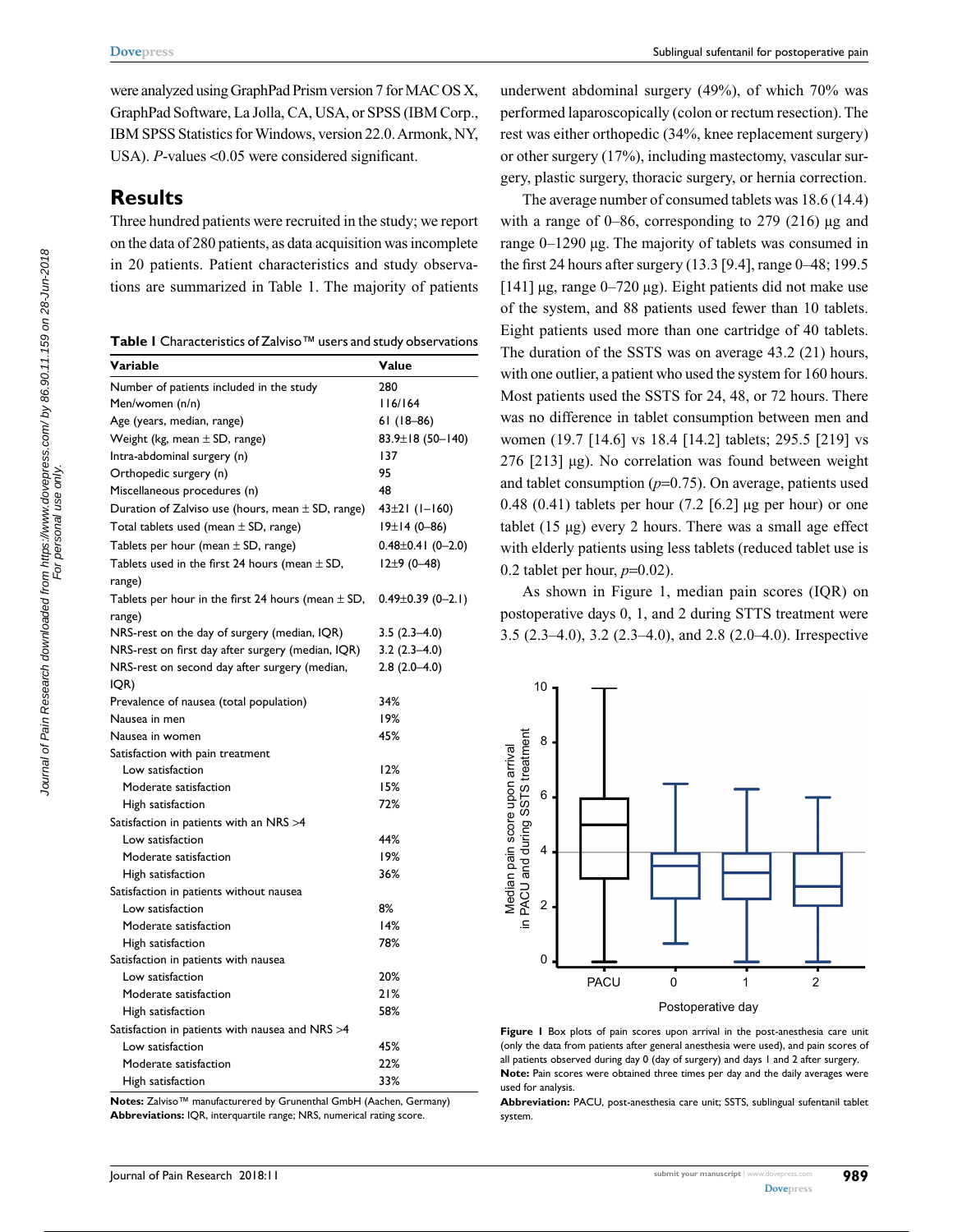Journal of Pain Research downloaded from https://www.dovepress.com/ by 86.90.11.159 on 28-Jun-2018<br>For personal use only. Journal of Pain Research downloaded from https://www.dovepress.com/ by 86.90.11.159 on 28-Jun-2018 For personal use only. of the treatment day 25% of patients reported an NRS-rest >4. NRS-rest was not correlated to patient weight. During the course of treatment, 28 patients (10%) had insufficient pain relief from the SSTS and required either rescue medication (e.g., IV methadone, IV esketamine, clonidine, tramadol, oxycodone) or were switched to IV PCA morphine, oral oxycodone, or subcutaneous morphine. Nausea occurred in 34% of patients, 19% of men and 45% of women, pruritis occurred in five patients, sedation in four patients, delirium in four elderly patients, and respiratory depression in one patient (as detected by hypopnea and an increase in arterial partial pressure of carbon dioxide).

Twelve percent of patients reported low satisfaction, 15% moderate satisfaction, and 73% high satisfaction (Figure 2). Multivariate analysis indicated that satisfaction correlated to NRS at rest  $(p<0.001)$  and the presence of nausea  $(p=0.01)$ . Neither satisfaction with pain relief nor the influence of pain or nausea on satisfaction with pain relief was related to gender, type of surgery, type of anesthesia, hospital, or age. Median NRS values at low, moderate, and high satisfaction were 4.1  $(2.8-5.2), 2.9 (2.3-4.0),$  and  $2.7 (2.0-3.5)$ , respectively.

Compared to orthopedic surgery, NRS-rest was slightly lower after abdominal surgery (2.8 [1.4] vs 3.2 [1.2], *p*=0.01). However, total tablet use was less in orthopedic patients (15.1 [11.0] vs 19.5 [14.4], *p*<0.01). There was no statistically significant differences in duration of SSTS use between abdominal and orthopedic surgeries (46±23 hours vs 41±15 hours, *p*=0.10). Satisfaction scores were similar with high scores in 74% (abdominal patients) and 72% (orthopedic patients; Figure 2).

In Box 1 we report a collection of observed problems with the use of the system. Problems were diverse and were specifically related to tablets (e.g., problems with absorption), thumb tag, or the hand-held device (e.g., problems with operation). One patient shared one tablet with her roommate after she had activated the system herself.

## **Discussion**

Our case series of 280 patients indicates that postoperative pain management with sublingual sufentanil is effective following a variety of surgical interventions. As part of a multimodal approach, sublingual sufentanil was effective in 90% of patients. In 75% of patients pain scores were below 4. Satisfaction scores were high in 73% of patients, irrespective of gender or surgery type. Reduced satisfaction scores were related to the incidence of nausea and high pain scores. In 10% of patients rescue medication was required or treatment was considered ineffective and changed to an alternative analgesic regimen. In our experience this is similar to other postoperative pain treatments such as IV PCA morphine or even epidural analgesia. The incidence of nausea in 34% of patients and the higher prevalence in women is not unexpected as sufentanil will evidently not be exempt of opioidrelated side effects. Earlier, we observed nausea in 52% of patients on IV PCA morphine, again with a higher occurrence

#### **Box I** Issues with the use of the sublingual sufentanil tablet system

|  | Issues with the tablets |
|--|-------------------------|
|  |                         |

- Problems with tablet absorption because of dry mouth (n=4)
- Multiple tablets retained in the mouth because of dry mouth (n=1)
- Tablets found in bed  $(n=3)$
- Issues with the thumb tag
- The thumb tag had to be replaced (did not function/got off/got lost) (n=22)
- The thumb tag was swallowed  $(n=1)$
- The thumb tag prevents smartphone use  $(n=1)$

Issues with the hand-held device

- Difficulty with finding the mouth and/or lifting the tongue (n=2)
- Cap on device tip not removed by the patient  $(n=4)$
- Device tethered to the bed got lost when patient switched beds  $(n=1)$
- Device failure (no tablet released) (n=30)<sup>a</sup>

Miscellaneous issues

• Patient shares tablet with other patients (n=1)

Notes: <sup>a</sup>All patients received a second system that was operational. This issue has been resolved by the manufacturer.



**Figure 2** Pie charts of satisfaction scores of patients treated with the sublingual sufentanil tablet system.

**Notes:** Panel (**A**) depicts all patients, panel (**B**) patients following abdominal surgery, and panel (**C**) patients following orthopedic surgery.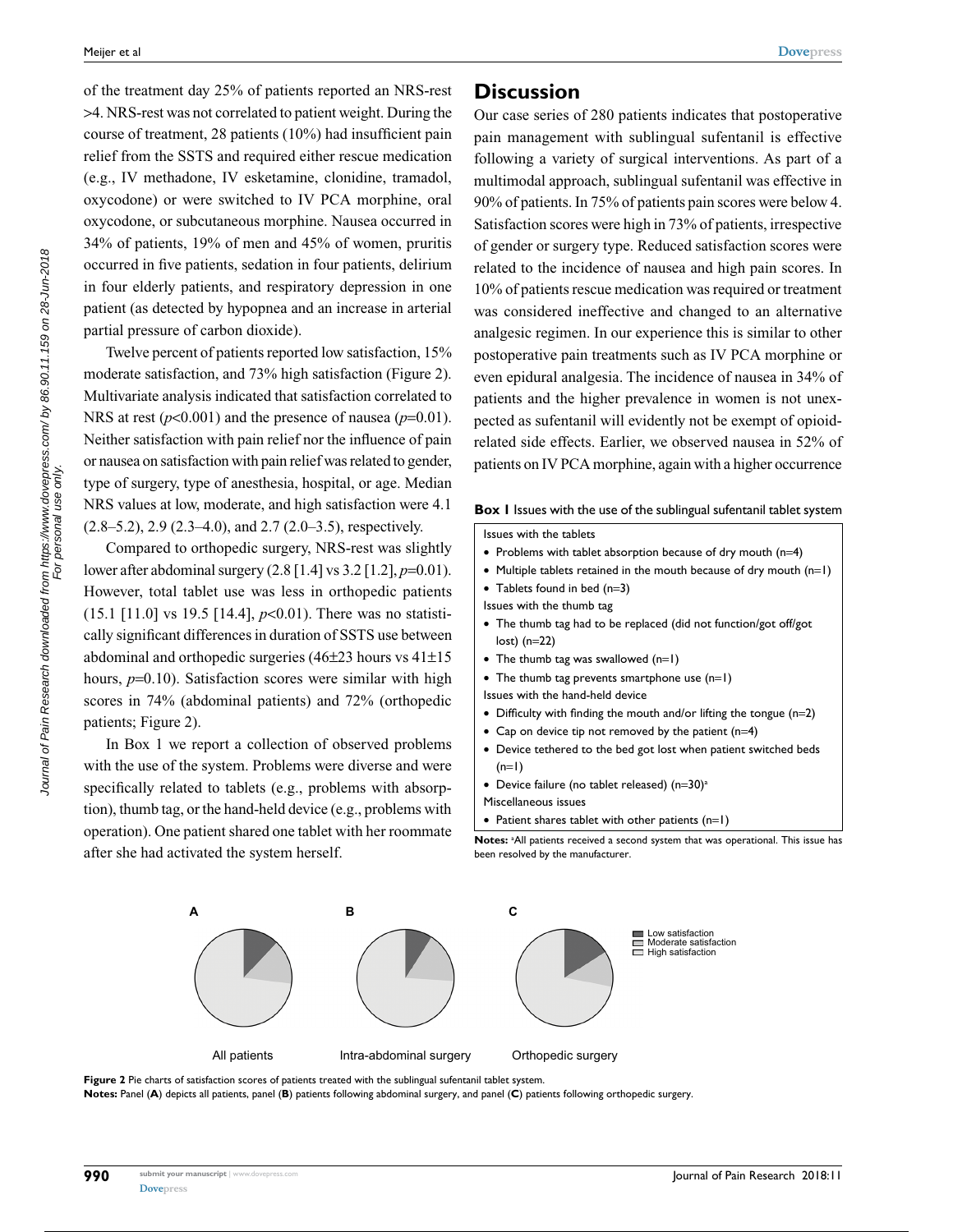in women than men.<sup>7</sup> In the current study we did not collect data on antiemetic therapy. Furthermore, we did not take into account the use of opioids during anesthesia. Hence, future studies will have to ascertain whether sublingual sufentanil per se causes less nausea than other postoperative opioids. Additionally, it is important to realize that the choice for using the SSTS in this observational study was actively made by the anesthesiologist (together with the patient). This may have caused attribution bias. Still, the sample of patients presented in this report was very similar to those of our regular clinical practice. Furthermore, all patients in one center after knee arthroplasty were included.

The high satisfaction scores observed in the study of Melson et al<sup>3</sup> are in close agreement with our observation (78% vs 73%). These high satisfaction scores might be related to the relatively rapid onset of pain relief with sublingual sufentanil and the relatively low incidence of nausea. In contrast to the registration studies, we did not find a large difference in efficacy between orthopedic and abdominal procedures.

We found certain issues with the operation of the device (Box 1). For some, especially elderly patients, using the system was difficult and sometimes assistance was required. It is evident that the device is unsuitable for cognitively impaired patients (as is also true for IV PCA morphine), patients with a delirium, patients with coordination problems, patients who cannot hold the device in their hand (e.g., patients with severe rheumatoid arthritis), or patients after oral cavity surgery. In a few patients the dryness of the oral mucosa prevented sufficient absorption of the tablet. Most of the problems, however, are inherent to the introduction of a relatively new technique with a learning curve for patients, doctors, and nurses. It is our experience that simply informing the patient how to operate the device is insufficient. In addition, several issues need to be considered (Box 1). Equally important, health professionals will need to determine the suitability of each patient for the SSTS. In our experience, the location and timing to assess suitability are not limited to the preoperative screening clinic but suitability should be reassessed on the ward (or PACU) just prior to initiation of treatment. Evidently, postoperative patient conditions may be such that operation of the device is now more difficult than earlier anticipated.

The pharmacoeconomics of the system is an important issue. The current market price of the SSTS device in the Netherlands is  $\epsilon$ 895 (US \$1,100, BP £880) while the market price of the consumables is  $\epsilon$ 100 (US\$125, BP £90) per patient, depending on the number of consumables purchased (listing of February 2018). Not all patients included in our study were suitable for the SSTS treatment option. A substantial number of patients (31%) used <10 tablets during the course of the postoperative pain treatment, with 15 patients using either no or just one tablet. Often this one tablet was a test tablet that was given to the patient by the nursing staff during the start of treatment. Patients who use only a few tablets are possibly better off with an alternative analgesic regimen, such as on-demand oral tramadol or low-dose oxycodone. Further experience with the system is needed to assess which patient population may benefit the most from the SSTS.

We observed no correlation between weight and tablet use or weight and NRS. This is an important observation and suggests that the fixed sufentanil dose serves a large variety of weights. The weight of our patients ranged from 50 to 140 kg with 25% of patients with a weight above 90 kg and 25% with a weight below 70 kg. One has to be careful in using the SSTS in patients with weights below 50 kg as this may cause more intense opioid side effects. Similarly, pain relief from the SSTS in patients with weights above 140 kg may possibly be inadequate.

In conclusion, the sufentanil sublingual tablet system was without major complications in our cohort and is a viable alternative to IV PCA in postoperative patients without the need for an IV access. Future studies should 1) determine the patient populations that benefit most from the SSTS; 2) extend the comparison with IV PCA morphine in other surgical models; 3) compare the SSTS with other non-IV forms of analgesia, including epidural analgesia; and 4) perform an appropriate pharmacoeconomic evaluation of this new treatment option. As item 4 is highly country-specific, separate analyses per country are needed.

#### **Disclosure**

Prof. Dahan received speaker/consultancy fees from AcelRx and Grünenthal. The authors report no other conflicts of interest in this work.

#### **References**

- 1. Jove M, Griffin DW, Minkowitz HS, Ben-David B, Evashenk MA, Palmer PP. Sufentanil sublingual tablet system for the management of postoperative pain after knee and hip surgery. *Anesthesiology.* 2015;123(2):434–443.
- 2. Ringold FG, Minkowitz HS, Gan TJ, et al. Sufentanil sublingual tablet system for the management of postoperative pain following open abdominal surgery: a randomized, placebo-controlled study. *Reg Anesth Pain Med*. 2015;40(1):22–30.